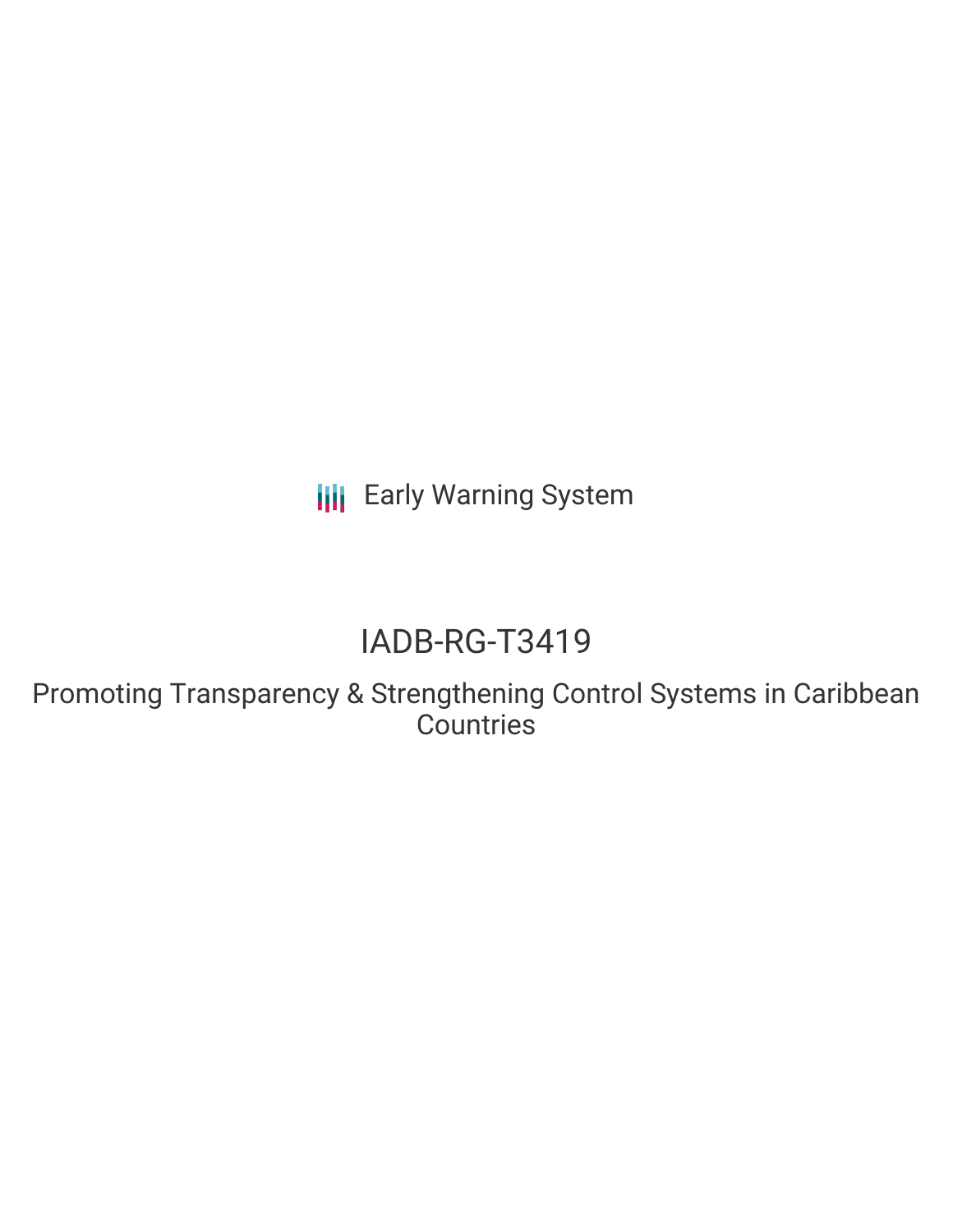

#### **Quick Facts**

| <b>Financial Institutions</b> | Inter-American Development Bank (IADB) |
|-------------------------------|----------------------------------------|
| <b>Status</b>                 | Approved                               |
| <b>Bank Risk Rating</b>       | C                                      |
| <b>Voting Date</b>            | 2019-06-21                             |
| <b>Borrower</b>               | Regional                               |
| <b>Sectors</b>                | Law and Government                     |
| Investment Type(s)            | Grant                                  |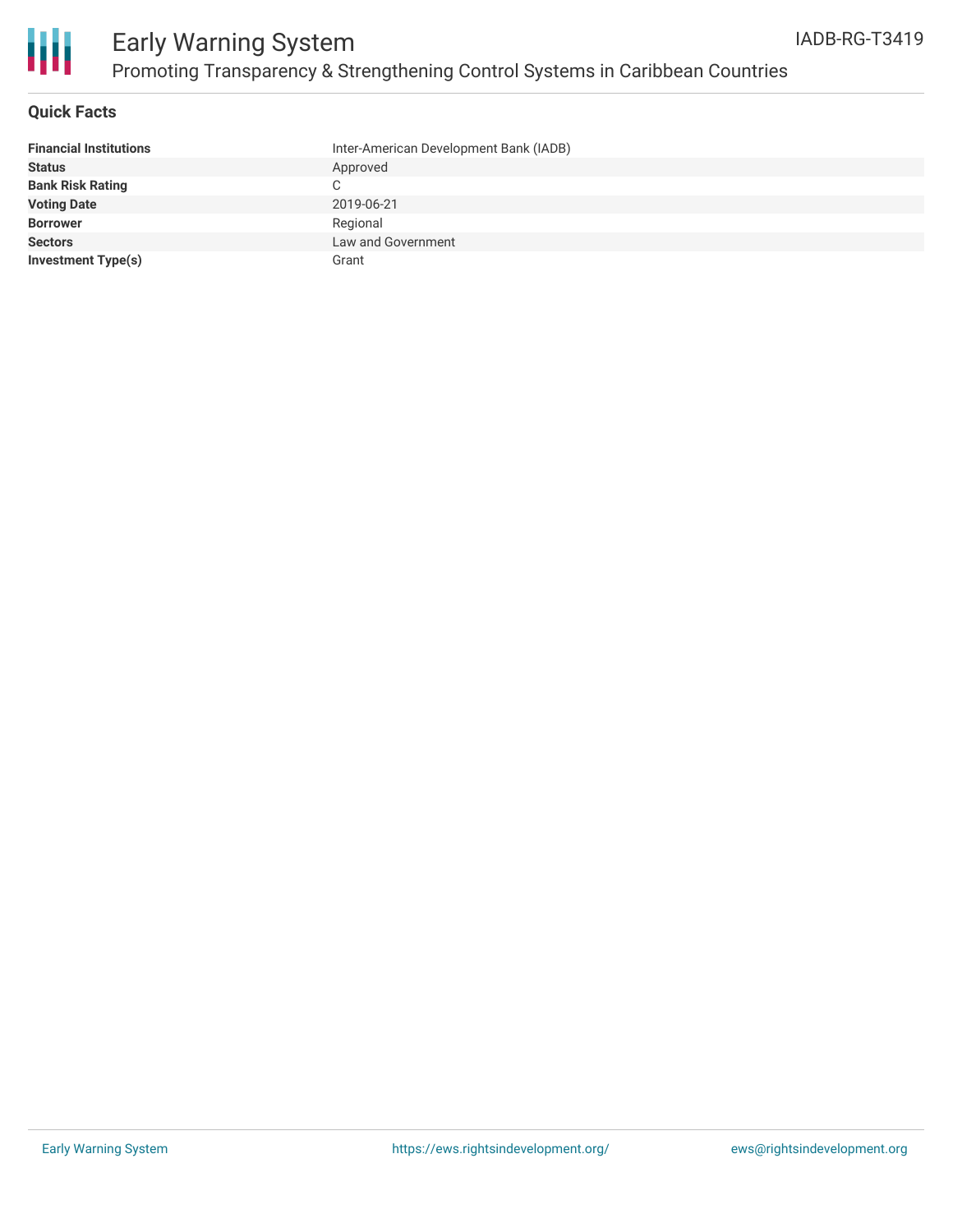



### Early Warning System Promoting Transparency & Strengthening Control Systems in Caribbean Countries

#### **Project Description**

According to IADB website, the TC will support Caribbean countries in fostering transparency and open government, improve internal control and prevent money laundering through regional initiatives. The specific objectives are: (i) Support to the implementation of access to information, transparency, open data and open government initiatives; (ii) support the strengthening of Supreme Audit Institutions in the Caribbean; and (iii) support anti-money laundering and financial transparency efforts.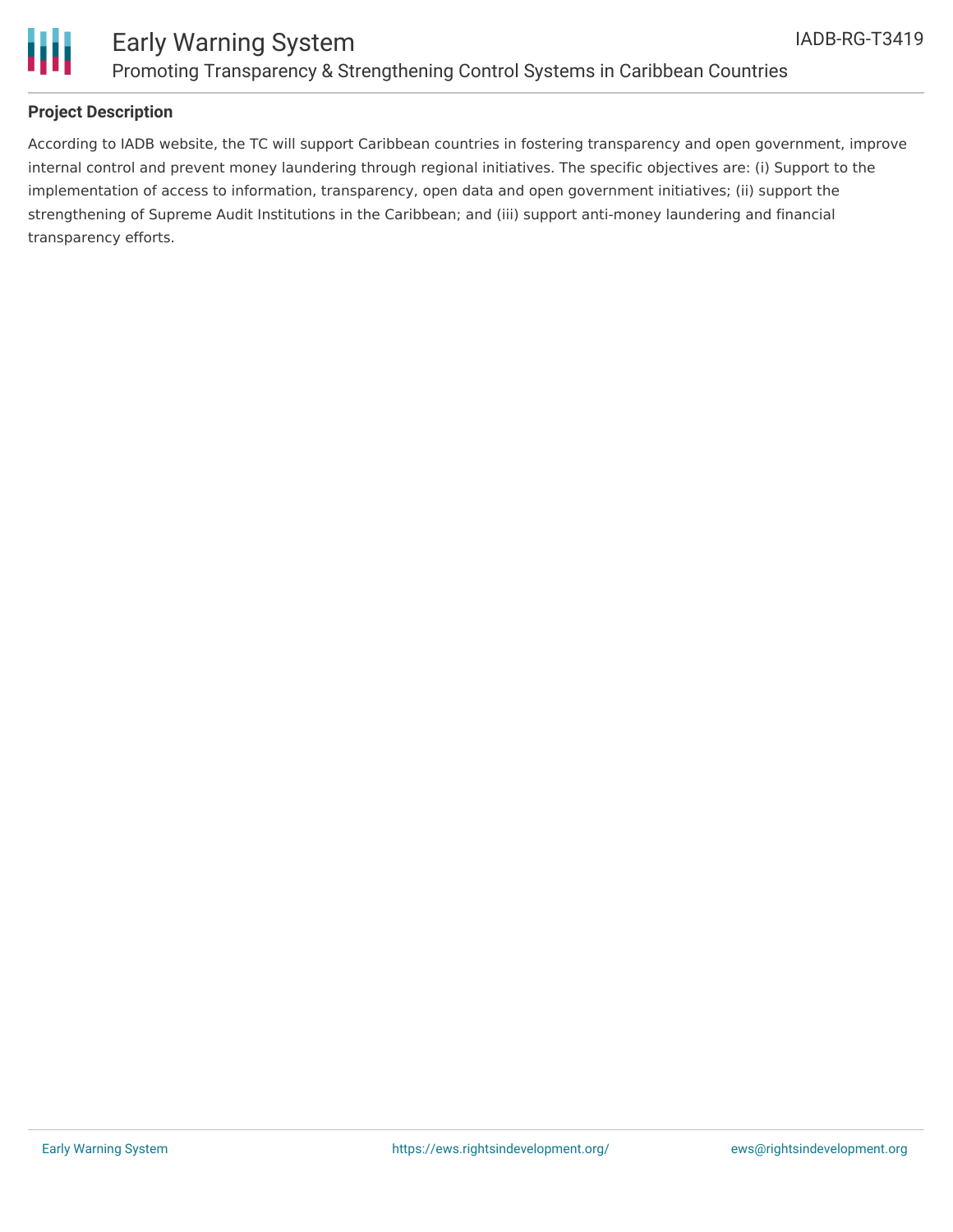

## Early Warning System Promoting Transparency & Strengthening Control Systems in Caribbean Countries

#### **Investment Description**

• Inter-American Development Bank (IADB)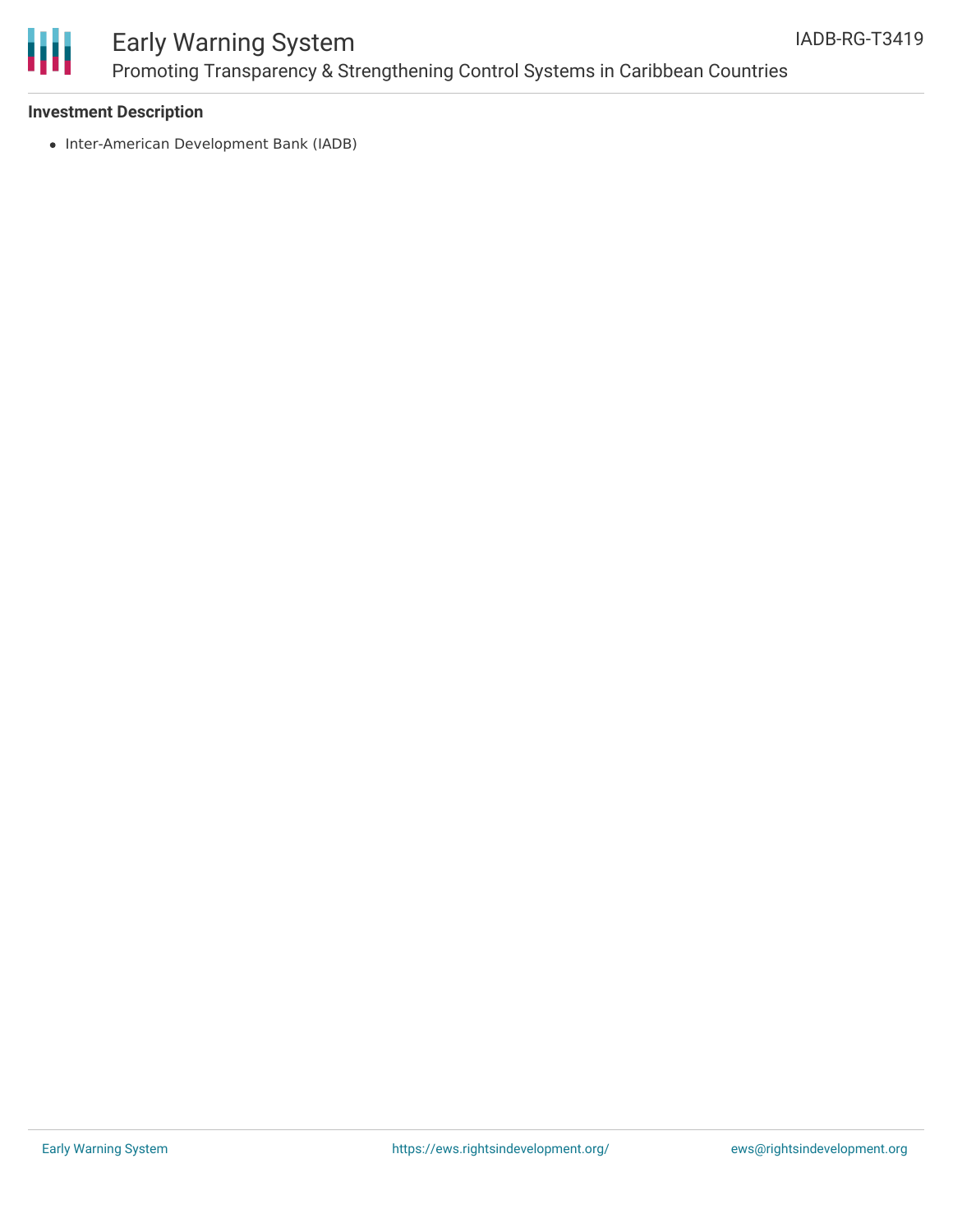

#### **Contact Information**

No contact information provided at the time of disclosure.

#### **ACCOUNTABILITY MECHANISM OF IADB**

The Independent Consultation and Investigation Mechanism (MICI) is the independent complaint mechanism and fact-finding body for people who have been or are likely to be adversely affected by an Inter-American Development Bank (IDB) or Inter-American Investment Corporation (IIC)-funded project. If you submit a complaint to MICI, they may assist you in addressing the problems you raised through a dispute-resolution process with those implementing the project and/or through an investigation to assess whether the IDB or IIC is following its own policies for preventing or mitigating harm to people or the environment. You can submit a complaint by sending an email to MICI@iadb.org. You can learn more about the MICI and how to file a complaint at http://www.iadb.org/en/mici/mici,1752.html (in English) or http://www.iadb.org/es/mici/mici,1752.html (Spanish).